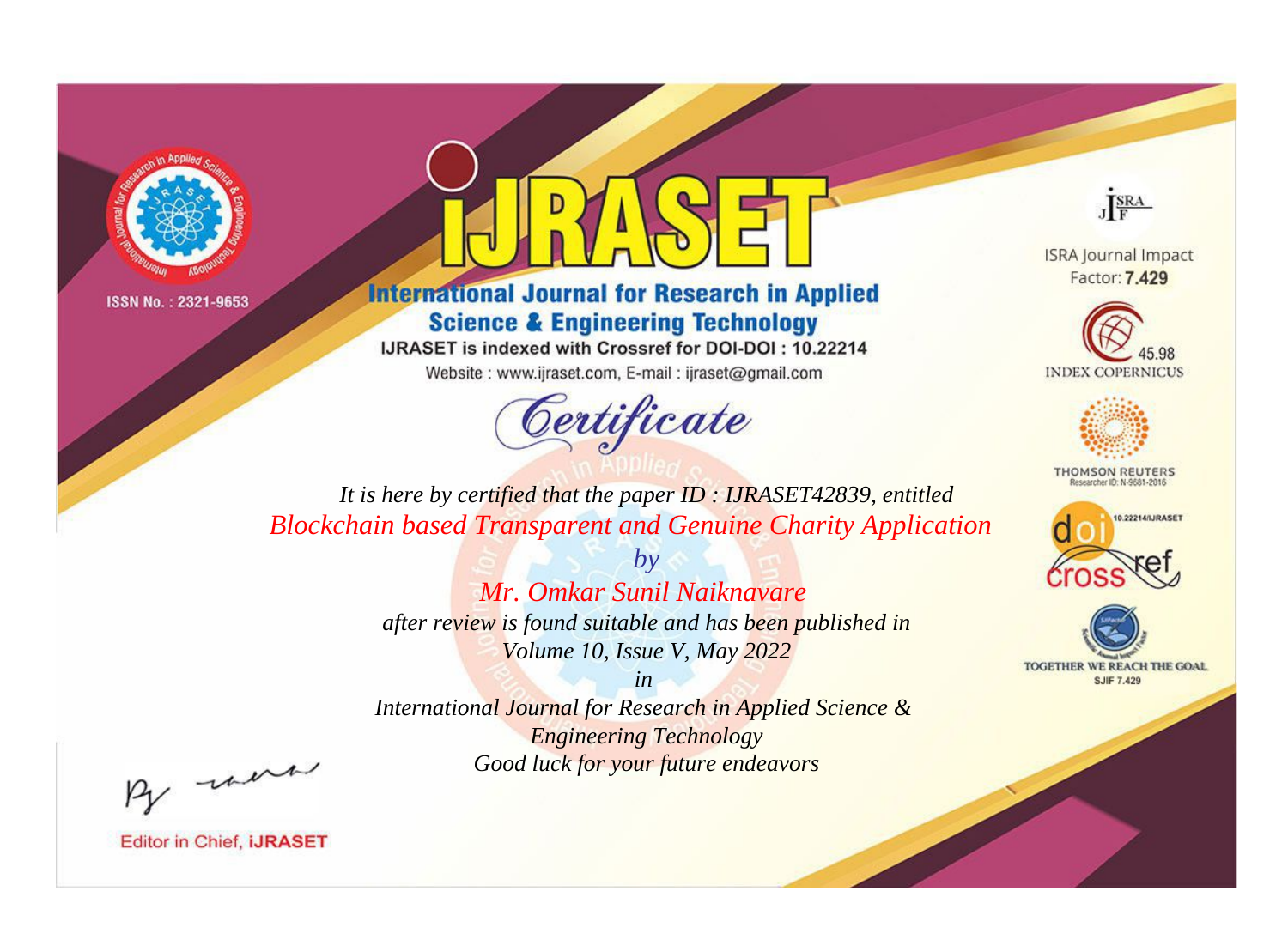



**International Journal for Research in Applied Science & Engineering Technology** 

IJRASET is indexed with Crossref for DOI-DOI: 10.22214

Website: www.ijraset.com, E-mail: ijraset@gmail.com



JERA

**ISRA Journal Impact** Factor: 7.429





**THOMSON REUTERS** 



TOGETHER WE REACH THE GOAL **SJIF 7.429** 

*It is here by certified that the paper ID : IJRASET42839, entitled Blockchain based Transparent and Genuine Charity Application*

> *by Miss. Amisha Bharat Borana after review is found suitable and has been published in Volume 10, Issue V, May 2022*

> > *in*

*International Journal for Research in Applied Science & Engineering Technology Good luck for your future endeavors*

By morn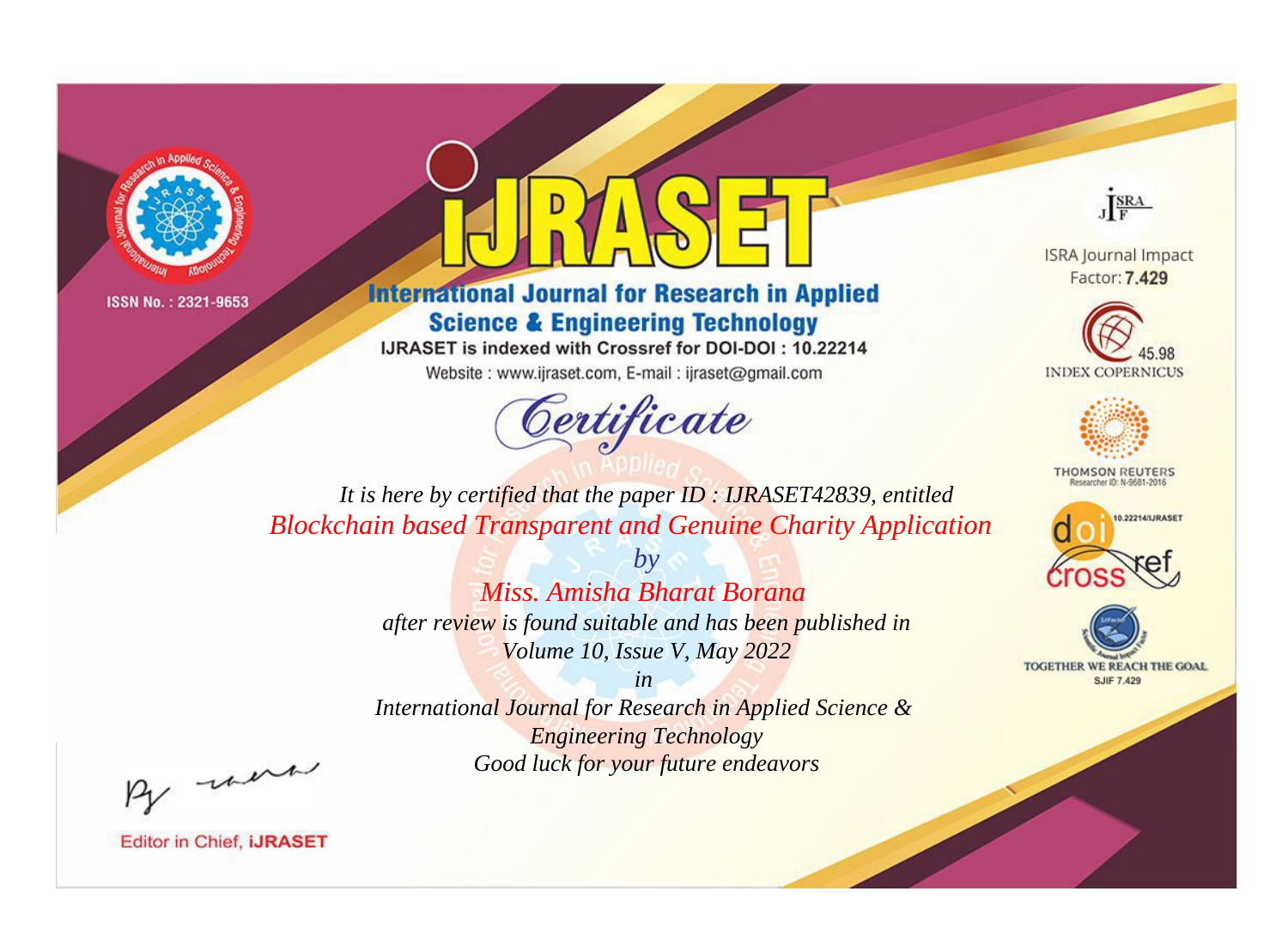



**International Journal for Research in Applied Science & Engineering Technology** 

IJRASET is indexed with Crossref for DOI-DOI: 10.22214

Website: www.ijraset.com, E-mail: ijraset@gmail.com



JERA

**ISRA Journal Impact** Factor: 7.429





**THOMSON REUTERS** 



TOGETHER WE REACH THE GOAL **SJIF 7.429** 

*It is here by certified that the paper ID : IJRASET42839, entitled Blockchain based Transparent and Genuine Charity Application*

> *by Miss. Riya Chandrakant Chawate after review is found suitable and has been published in Volume 10, Issue V, May 2022*

> > *in*

*International Journal for Research in Applied Science & Engineering Technology Good luck for your future endeavors*

By morn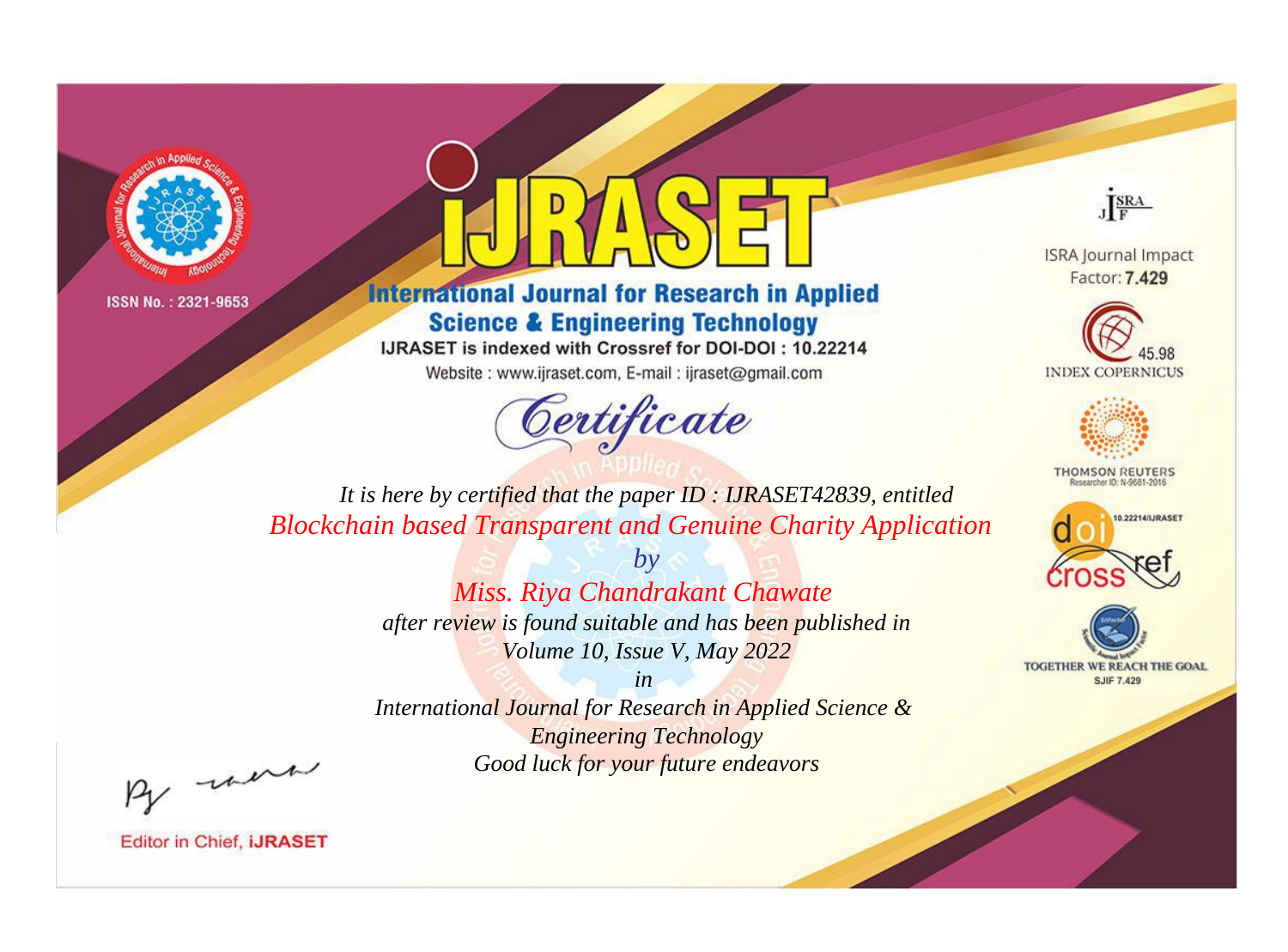



**International Journal for Research in Applied Science & Engineering Technology** 

IJRASET is indexed with Crossref for DOI-DOI: 10.22214

Website: www.ijraset.com, E-mail: ijraset@gmail.com



JERA

**ISRA Journal Impact** Factor: 7.429





**THOMSON REUTERS** 



TOGETHER WE REACH THE GOAL **SJIF 7.429** 

*It is here by certified that the paper ID : IJRASET42839, entitled Blockchain based Transparent and Genuine Charity Application*

> *by Mr. Mandar Pravin Patil after review is found suitable and has been published in Volume 10, Issue V, May 2022*

> > *in*

*International Journal for Research in Applied Science & Engineering Technology Good luck for your future endeavors*

By morn